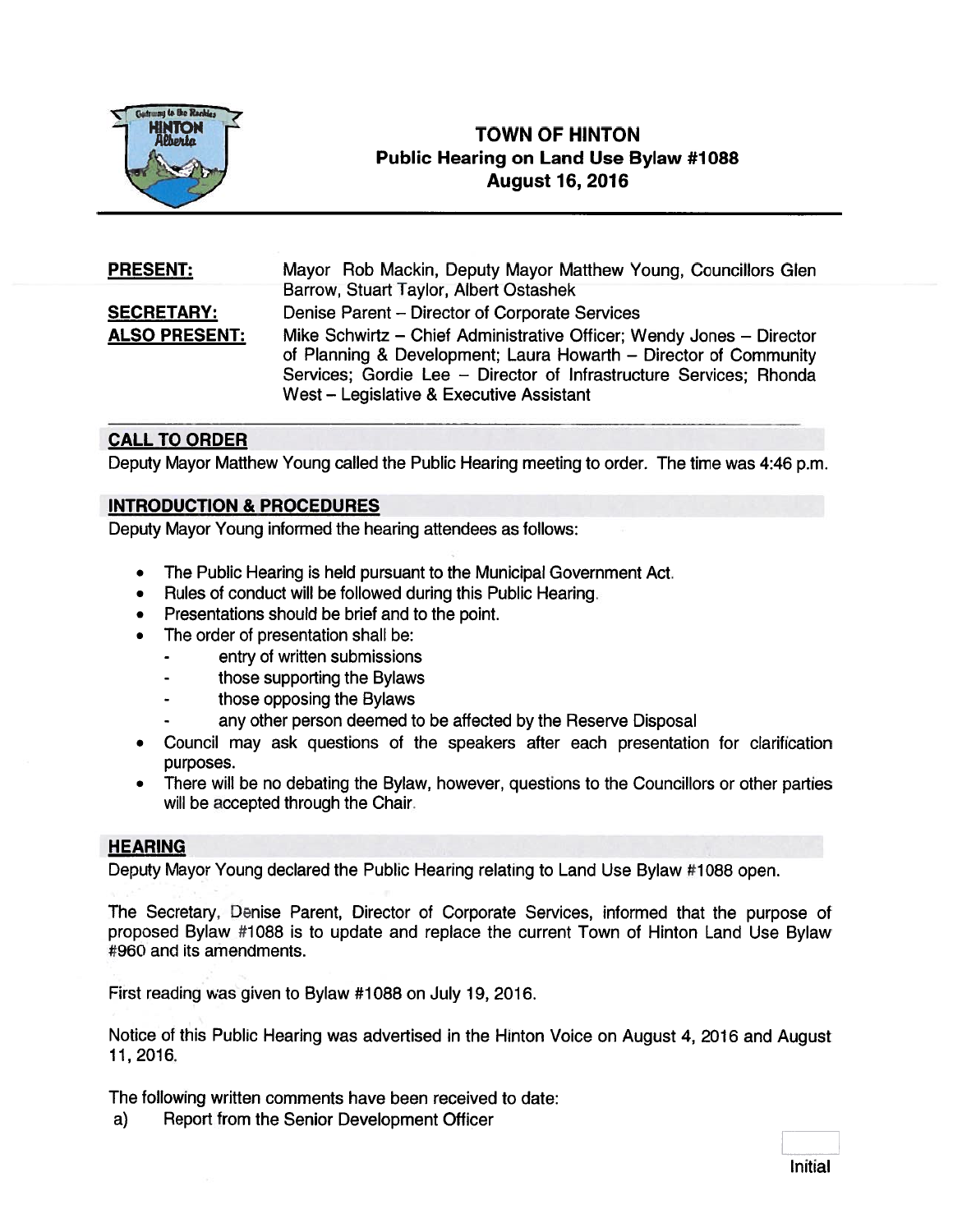Deputy Mayor Young requested:

a) Are there any late written submissions relating to the Bylaws?

<sup>A</sup> letter dated August 16, <sup>2016</sup> was received from the Hinton & District Chamber of Commerce and <sup>a</sup> copy was provided to Council members (Attachment #1)

b) Is there anyone who supports the Bylaw and wishes to speak? None.

c) Is there anyone who opposes the Bylaw and wishes to speak? None.

d) Is there anyone deemed to be affected by the Bylaw and wishes to speak? None.

e) Are there any comments from Council's Planning Advisors? None.

f) Do the Councillors have any further questions?

Taylor: Is the feedback from the public open house included? Yes.

g) Do the Councillors require further information?

Taylor: Is the follow up conversation with Anthem Properties included? The information will be included in the repor<sup>t</sup> prior to second reading.

Two options were presented to Council for their consideration:

a) Adjourn the Public Hearing; or

b) Adjournment the Public Hearing for continuance.

Deputy Mayor Matthew Young declared the public hearing relating to Bylaw #1088.

#### ADJOURNMENT

MACKIN - That the Public Hearing adjourn.

The time was 4:51 pm.

CARRIED

DEPUTY MAYOR

OF CORPORATE SERVICES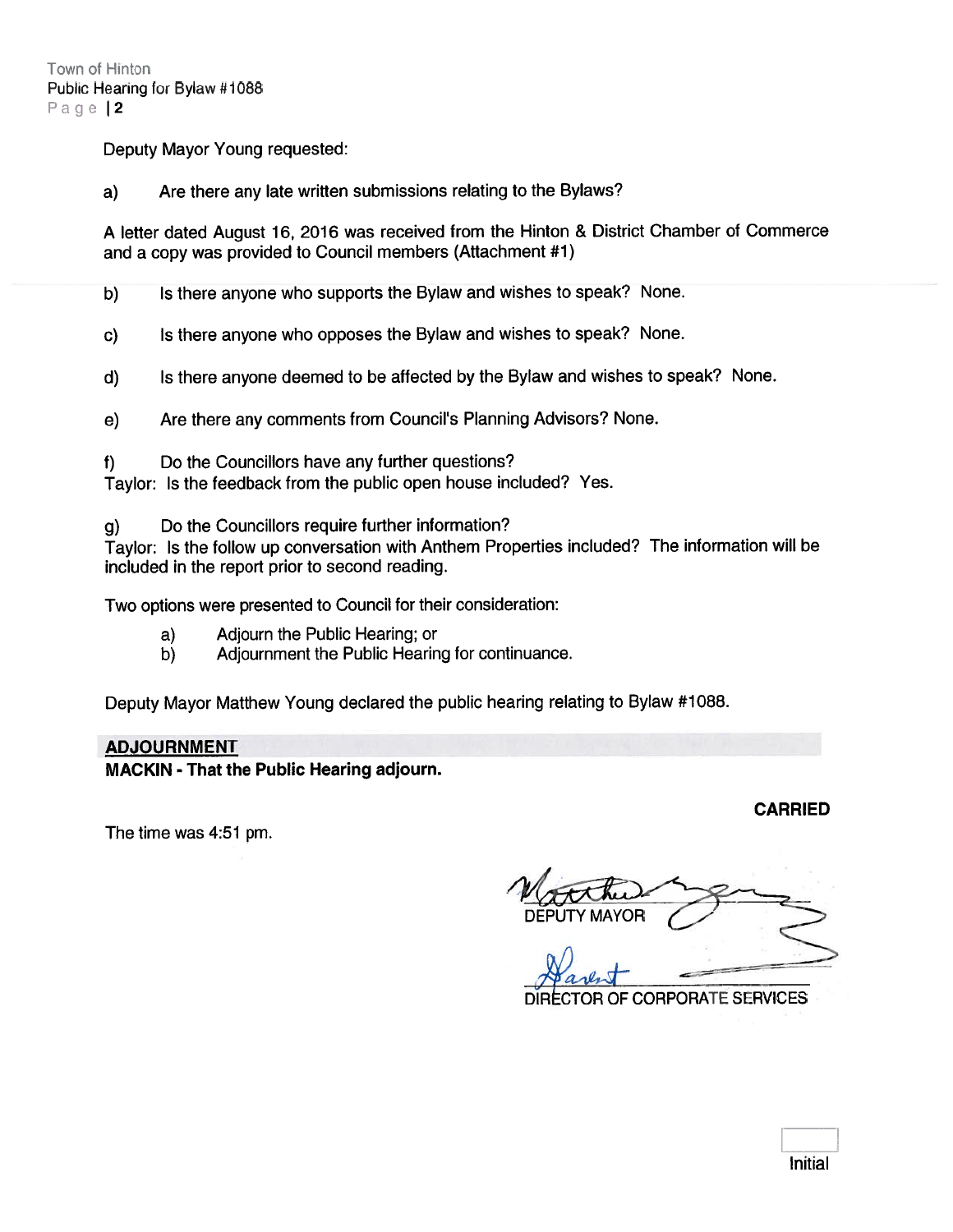$4$ ttachment #/



Hinton & District Chamber of Commerce 309 Gregg Avenue, Hinton, AB T7V 2A7 Phone: (780) 865-2777 Fax: (780) 865-1 <sup>06</sup> Email: arif.khan@hintonchamber.com

www.hintonchamber.com

August 16, 2016

Town of Hinton 131 Civic Centre Road Hinton, AB T7V 2E5

Dear Mayor and Council:

In the letter, dated October 31, 2014, there was a reference to the importance of philosophy in affecting positive change and <sup>a</sup> new <sup>p</sup>hilosophy at the Town of Hinton is apparent. It is in this context that we make our comments regarding the proposed changes in the Land Use Bylaw ("LUB").

Since the October  $31<sup>st</sup>$ , 2014 letter information flow has improved and the development department has shown <sup>a</sup> willingness to find <sup>a</sup> positive solution to concerns raised. Accurate information allows the developer and the business community, more generally, to meet community requirements as inexpensively as possible and we appreciate the efforts that Town has made.

The proposed changes to the LUB has greatly simplified the document making it easier to read and understand, but in doing so has left significantly more discretion to Planners. It is important that the Town and the Chamber continue to work cooperatively to ensure that the positive improvements made to date are retained and expanded.

<sup>A</sup> potential challenge could be the lack of enforcement options in the LUB. Given the limited detail in the LUB, enforcement will be critically important. Comment has been made that this issue would be addressed in another manner and we await further detail on this matter. There remains several outstanding <sup>p</sup>lanning issues:

Municipal Land Development — The Town of Hinton has recently agreed that they should not be in competition with the development community. The Town should remain vigilant not to directly compete with our developers as that is the best way to make certain equilibrium in the market, so the right product is produced for the right price.

Municipal Development Plan – As our regional economy works its way through this current downturn and prepares for <sup>a</sup> growth cycle, <sup>p</sup>lanning is critical. The business community is an important component of that <sup>p</sup>lanning and the Chamber looks forward to providing positive input.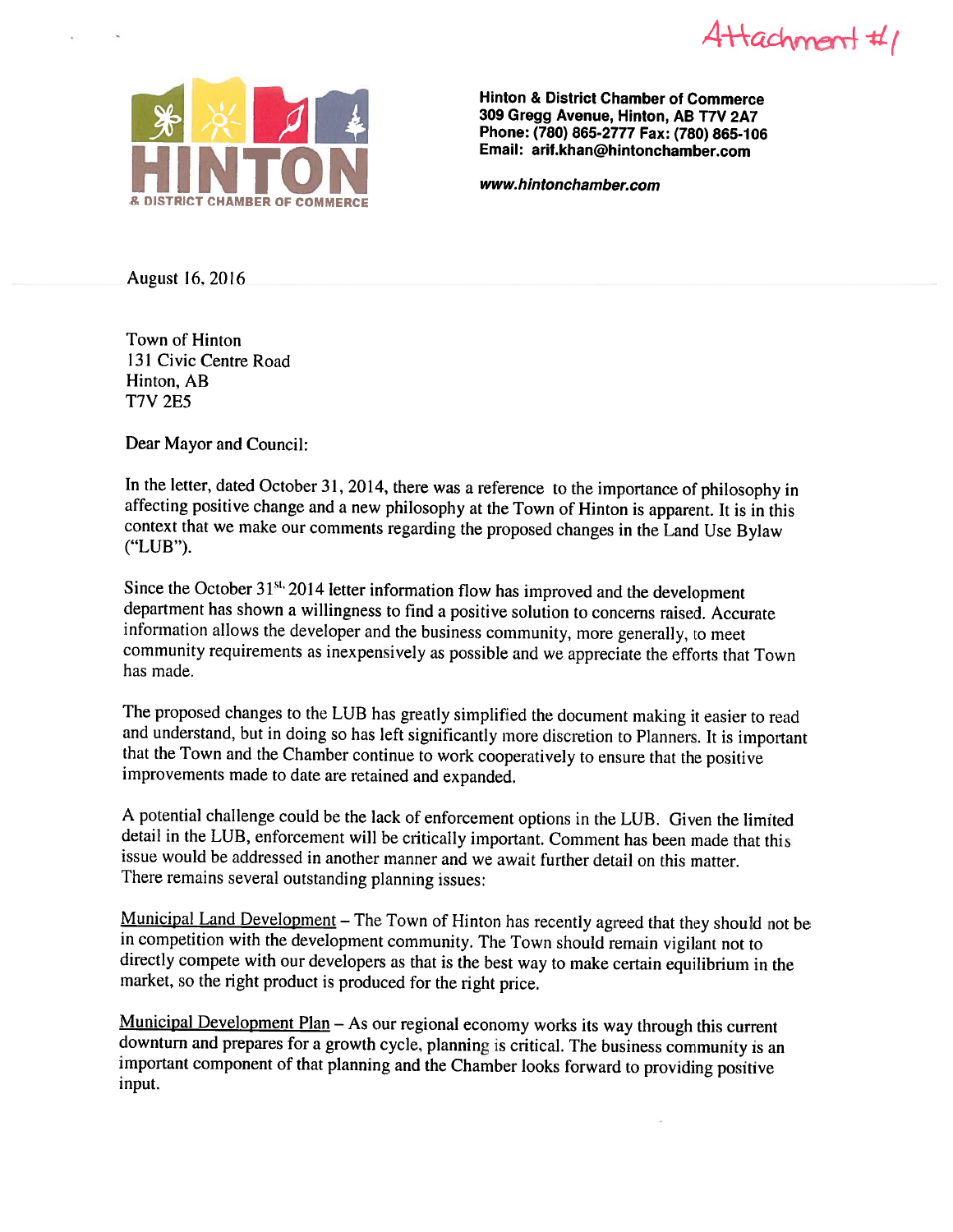$\label{eq:3.1} \left\|A\right\|\left\{f\in T,\, \sqrt{\log\left(\frac{1}{\epsilon}\right)}\,\sqrt{\frac{1}{\epsilon}}\right\}.$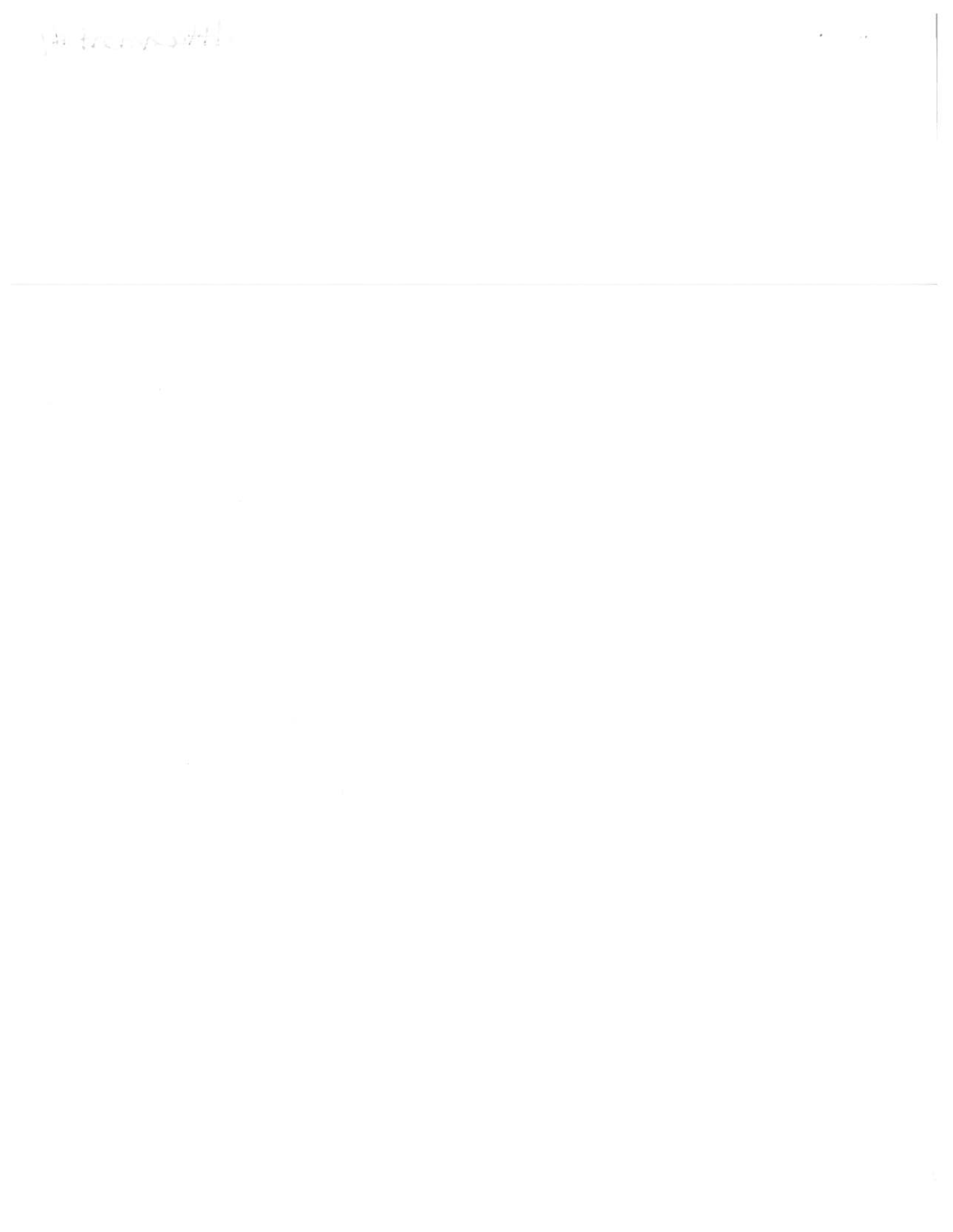

Infill – This is the most critical outstanding planning issue. There are hundreds of acres tied up in the non-compliant areas of Kelley Road, Hampshire Road and King Street. The offsite costs tied to these properties have rendered them undevelopable and leaves longtime tax-payers without the opportunity for property conversion. Additionally, housing needs will be met and citizens and investors will best be supported with a well-defined infill policy to allow for seamless conversion of properties to meet current needs.

In summary, the Chamber appreciates the work done to simplify the LUB and we support the proposed changes. We do however look forward to working cooperatively with the Mayor and Council and the administration to ensure the lines of communication remain open, to complete the planning cycle and to finalize the Infill Bylaw.

## For and on behalf of the

Municipal Land Use Bylaw Committee of the Hinton & District Chamber of Commerce,

Brian LaBerge, President

cc. Mike Schwirtz Natalie Charlton Board of Directors, Hinton & District Chamber of Commerce